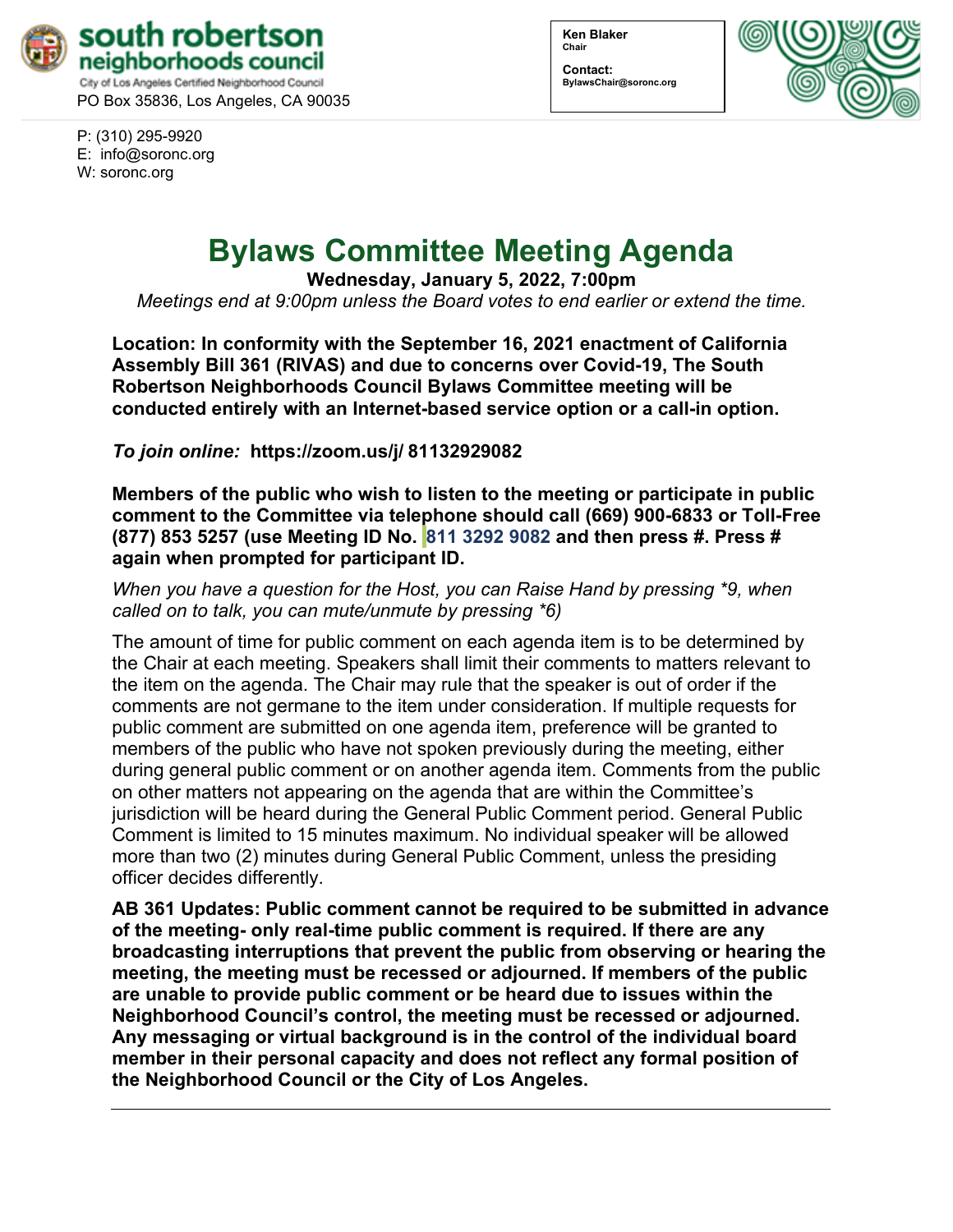## **1. Call to Order**

## **2. Pledge of Allegiance**

### **3. Roll Call**

a. Current Committee Members: Ken Blaker, Terrence Gomes, Michael Lynn, Jon Liberman

### **4. General Public Comment**

#### **5. Brief Committee Announcements**

- a. Items for Future Bylaws Committee Agendas
- b. Other Brief Committee Announcements

#### **6. Unfinished Business**

- a. Discussion and possible action on recommending revisions of Standing Rule regarding Standing Committees to include clear definition of committee purview, applicable limits and rules on committee membership, quorum requirement for committee.
- b. Discussion and possible action on recommending items and adaptation of new SORO NC Bylaws, incorporating the BONC Template for bylaws.

#### **6. New Business**

a. Motion to approve Draft Minutes of Bylaws Committee November 9, 2021 meeting

## **6. Adjournment**

*Note: Public comment will be taken for each item where there is discussion and possible action. Public comment and/or participation may occur on other items at the discretion of the Chair. Please note that under the Brown Act, the Committee is prevented from acting on matters brought to its attention during the General Public Comment period; however, the issue may become the subject of a future meeting. In the interest of addressing all items on the agenda, time limits for individual comments and discussion may be set at the discretion of the Chair.*

*Motions that are presented at any committee meeting do not represent an official action or position of the SORO NC, until approved by an affirmative vote at a properly noticed meeting of the General Board.*

#### **Public Posting of Agendas -**

Neighborhood Council agendas are posted for public review as follows:

● Demers & Associates- 1836 1/2 S Robertson Blvd, Los Angeles, CA 90035; The Robertson Blvd Library- 1719 S Robertson Blvd, Los Angeles, CA 90035; The Robertson Recreation Center- 1641 Preuss Rd, Los Angeles, CA 90035; The Office of